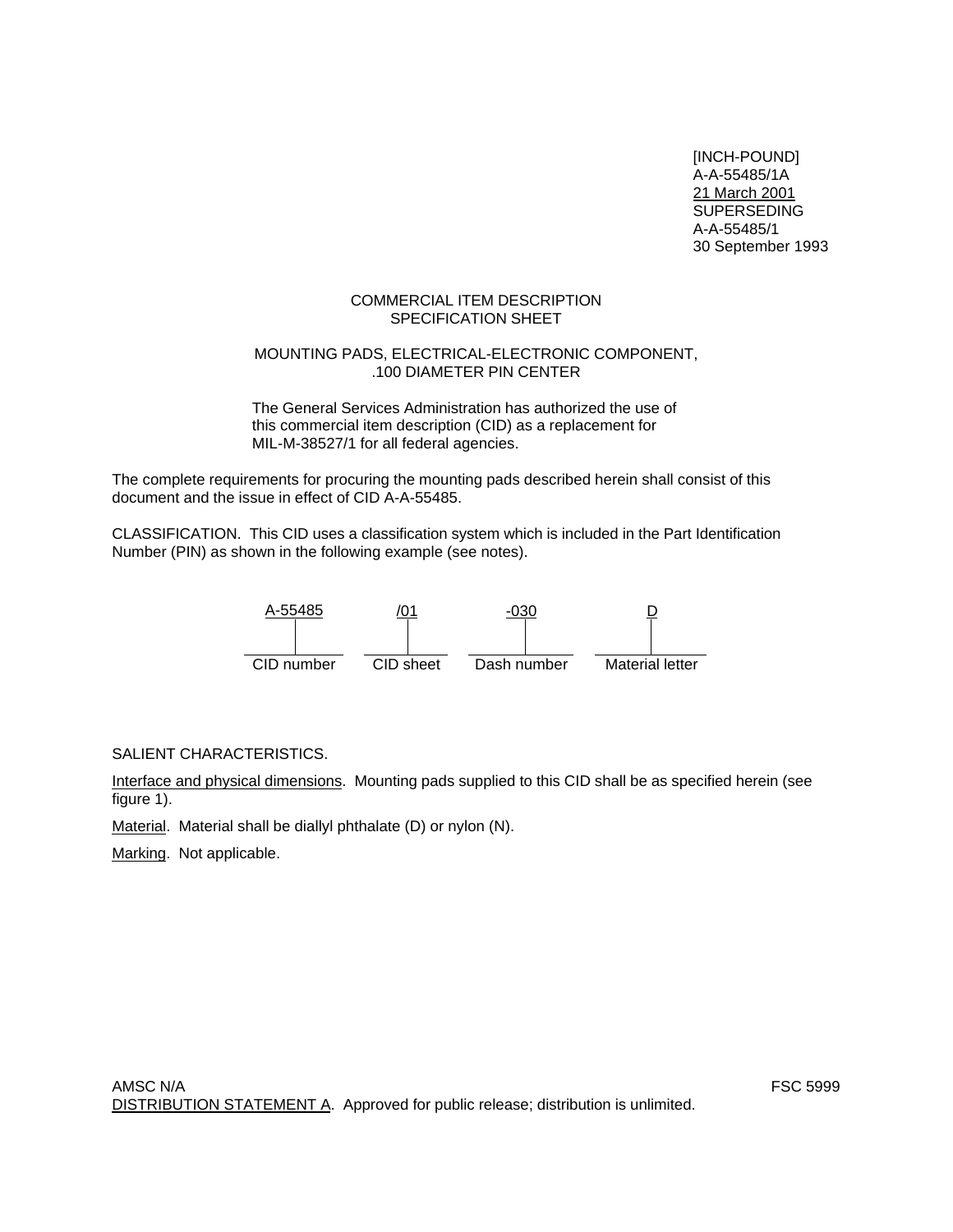A-A-55485/1A





Figure 1. Configurations and dimensions.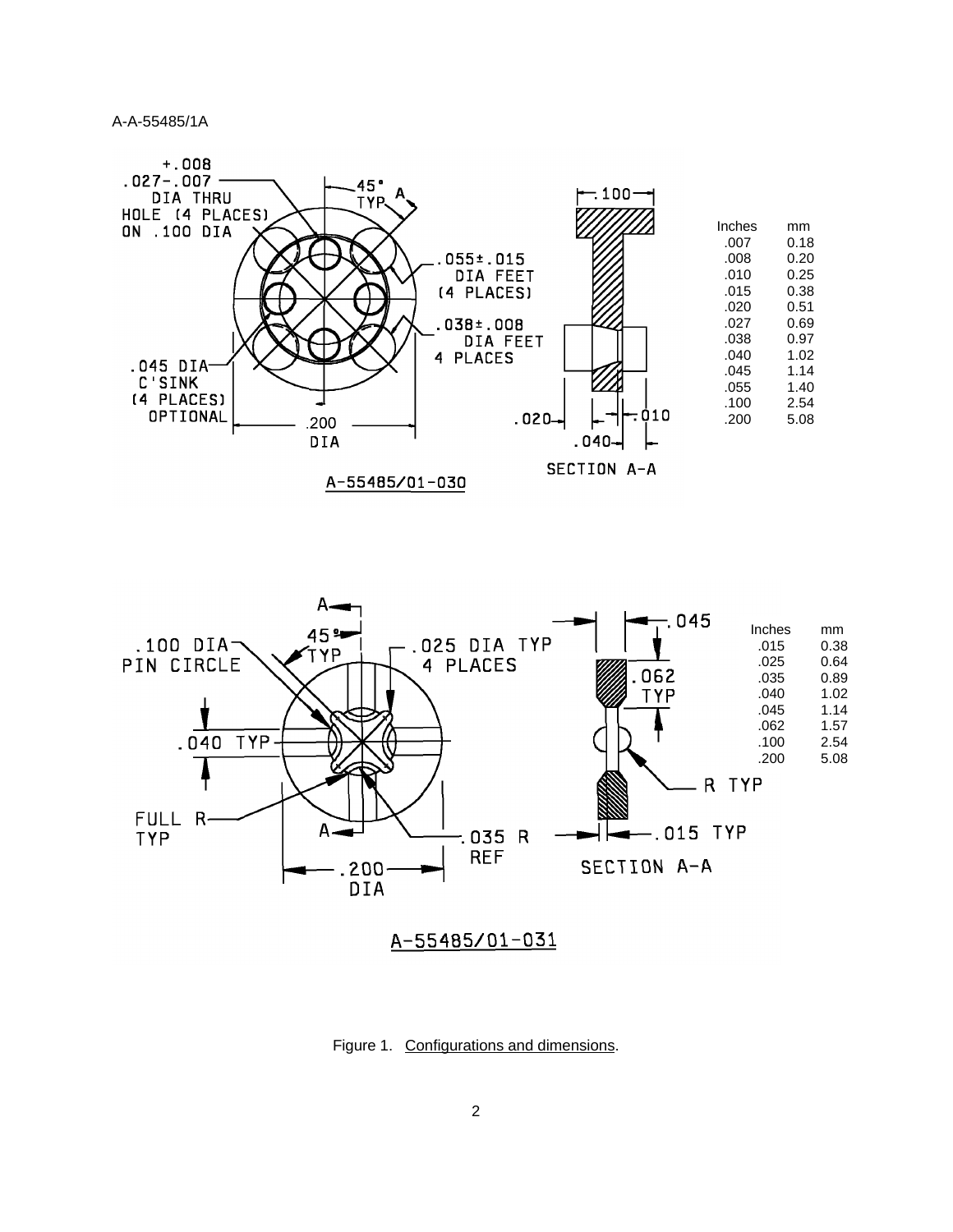



Figure 1. Configurations and dimensions - Continued.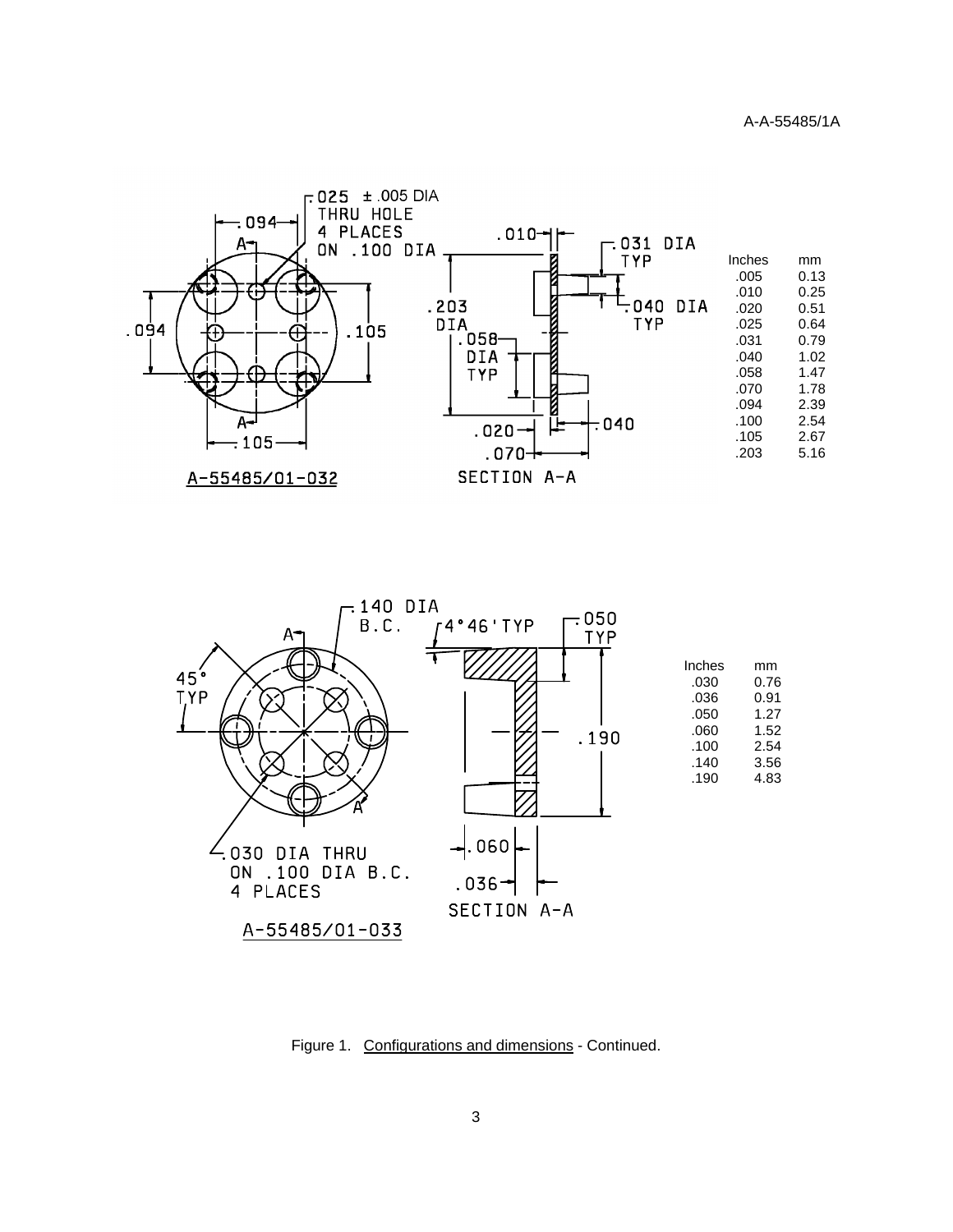



Figure 1. Configurations and dimensions - Continued.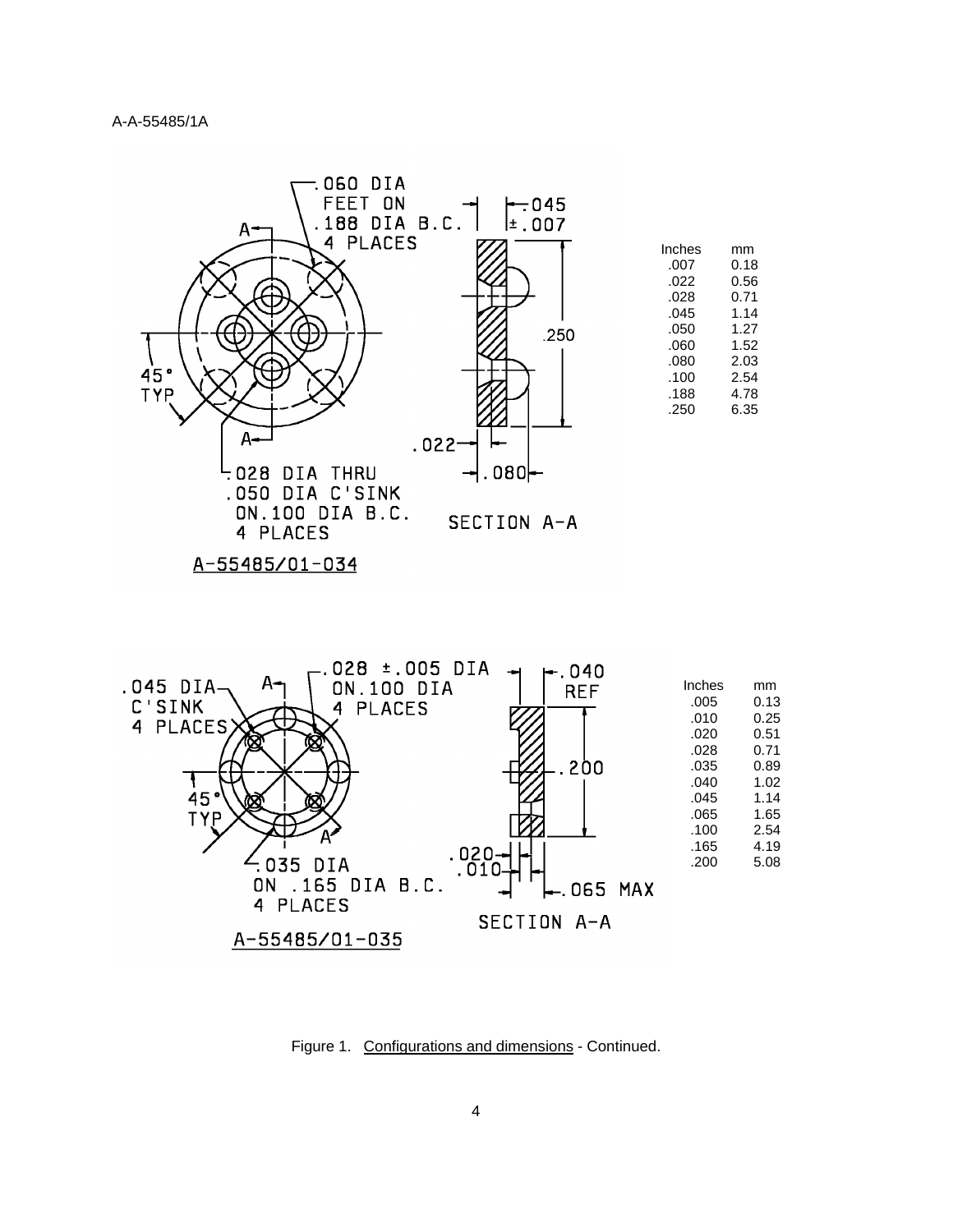



Figure 1. Configurations and dimensions - Continued.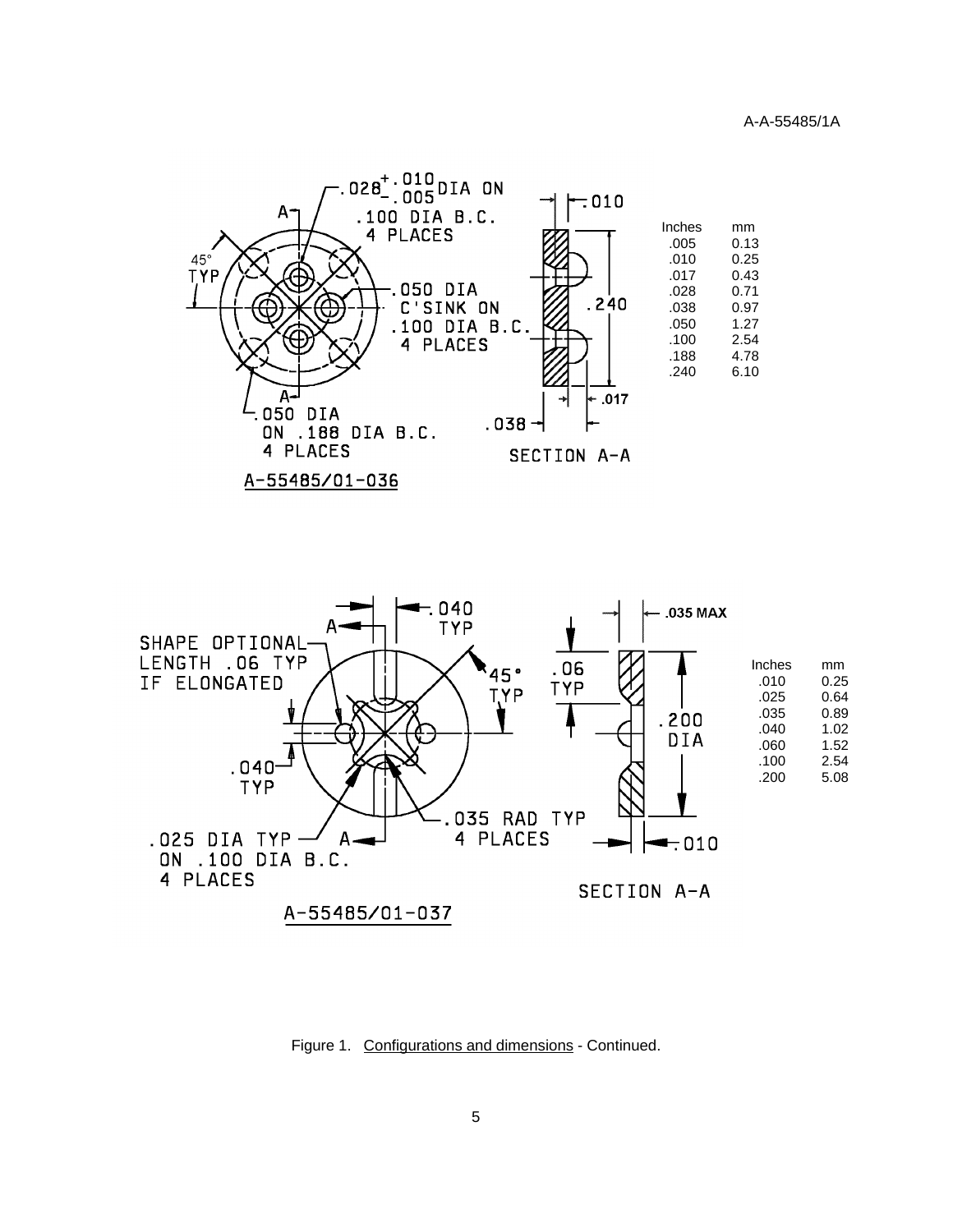



Figure 1. Configurations and dimensions - Continued.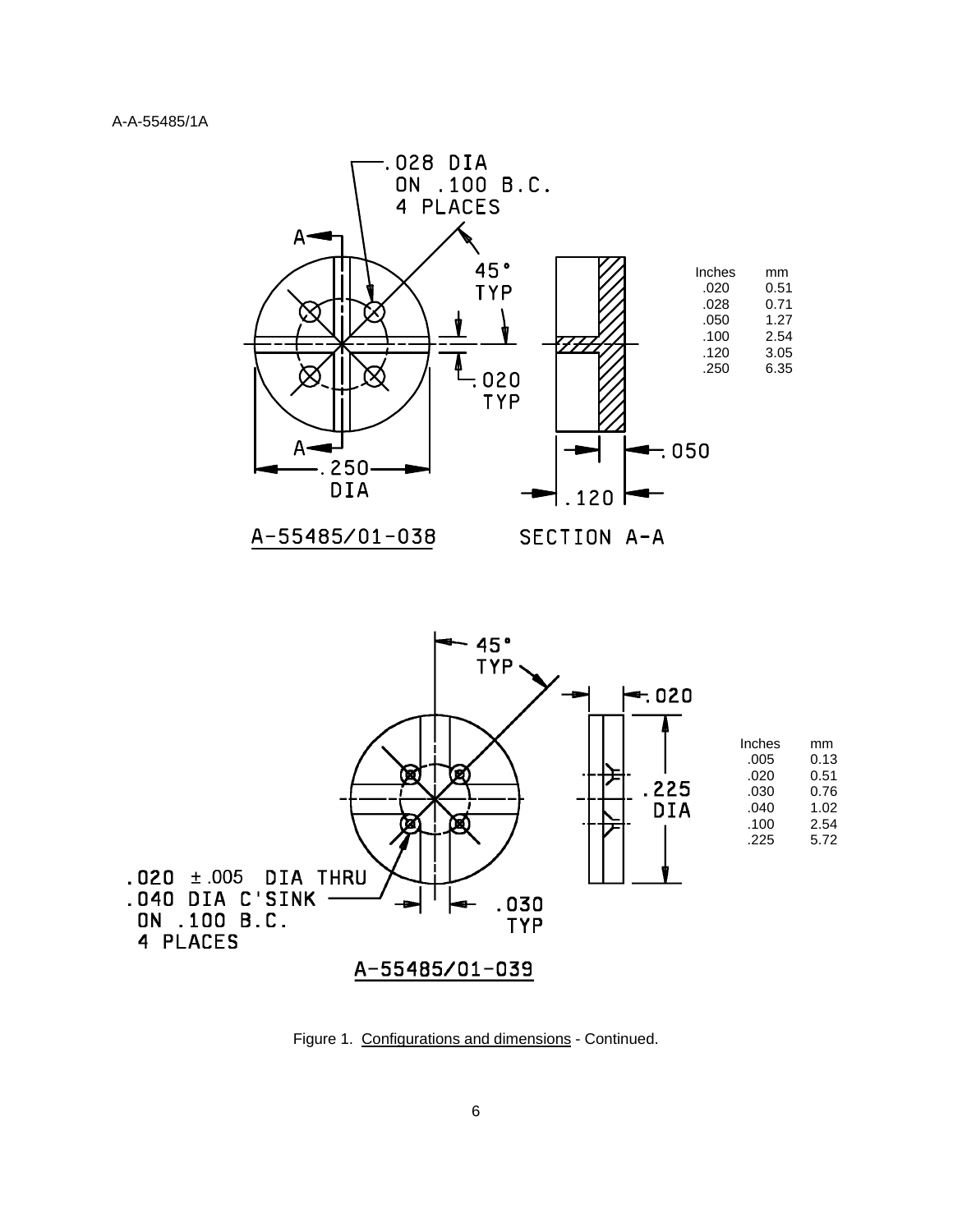



Figure 1. Configurations and dimensions - Continued.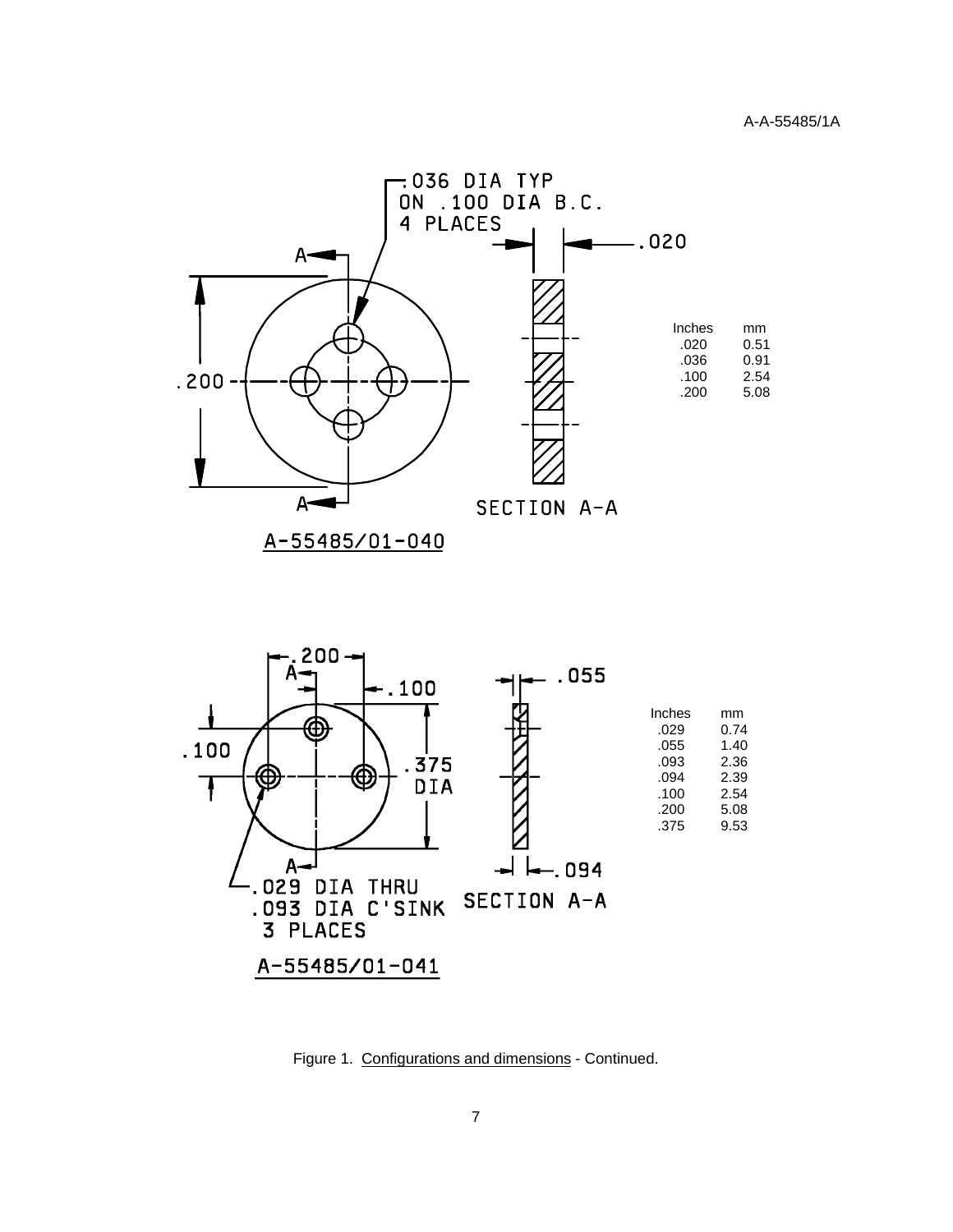

Figure 1. Configurations and dimensions - Continued.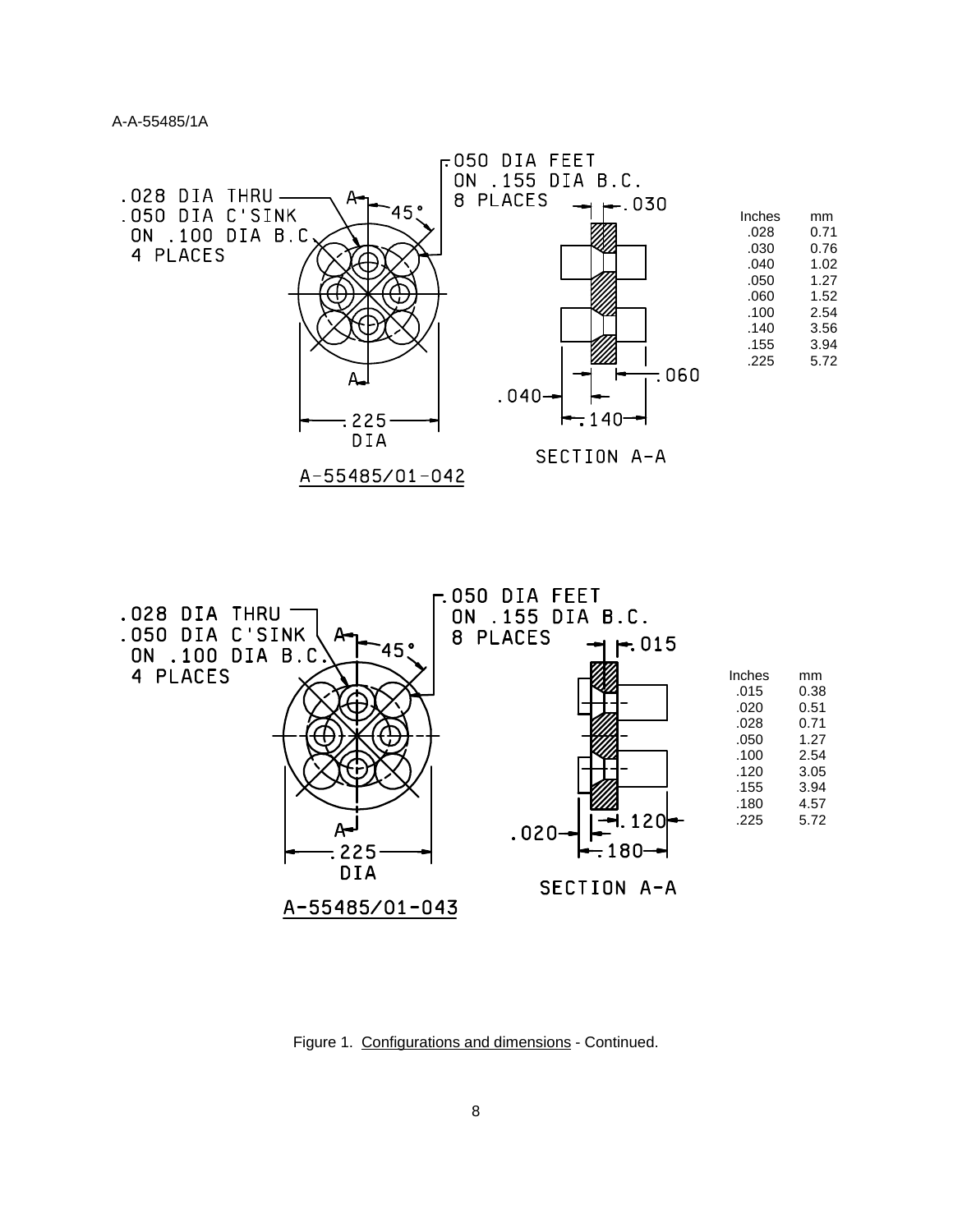

A-55485/01-044



Figure 1. Configurations and dimensions - Continued.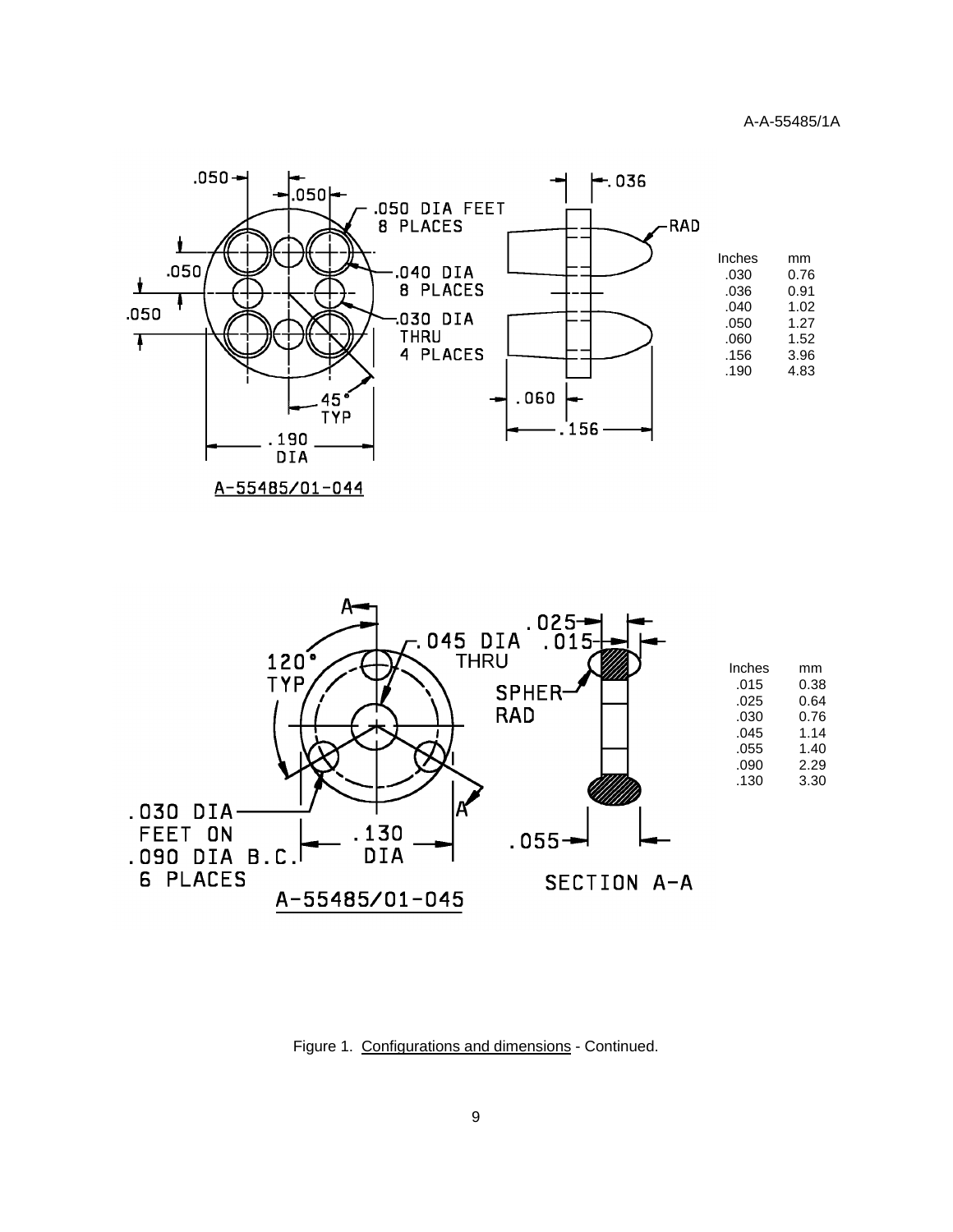

A-55485/01-046

SECTION A-A



Figure 1. Configurations and dimensions - Continued.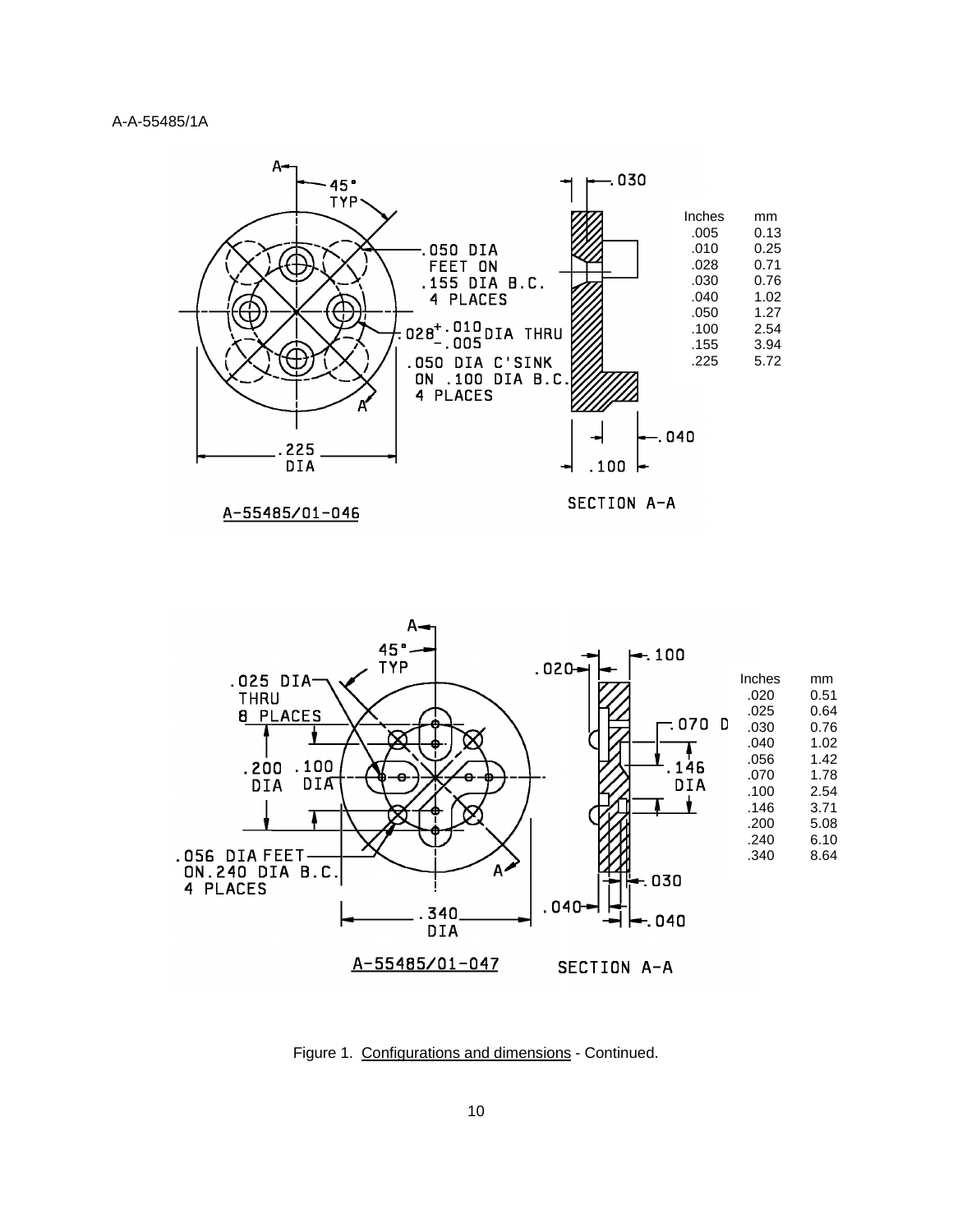

A-55485/01-048

SECTION A-A



#### NOTES:

- 1. Dimensions are in inches.
- 2. Metric equivalents are given for general information only.
- 3. Tolerance on height of pad shall be ±.015 (0.38 mm).
- 4. Unless otherwise specified, tolerances are ±.010 (0.25 mm) for decimals and ±1° on angles. A .010 (0.25 mm) radius is permissible on corners and edges. A 1° draft is permitted on sides.

Figure 1. Configurations and dimensions - Continued.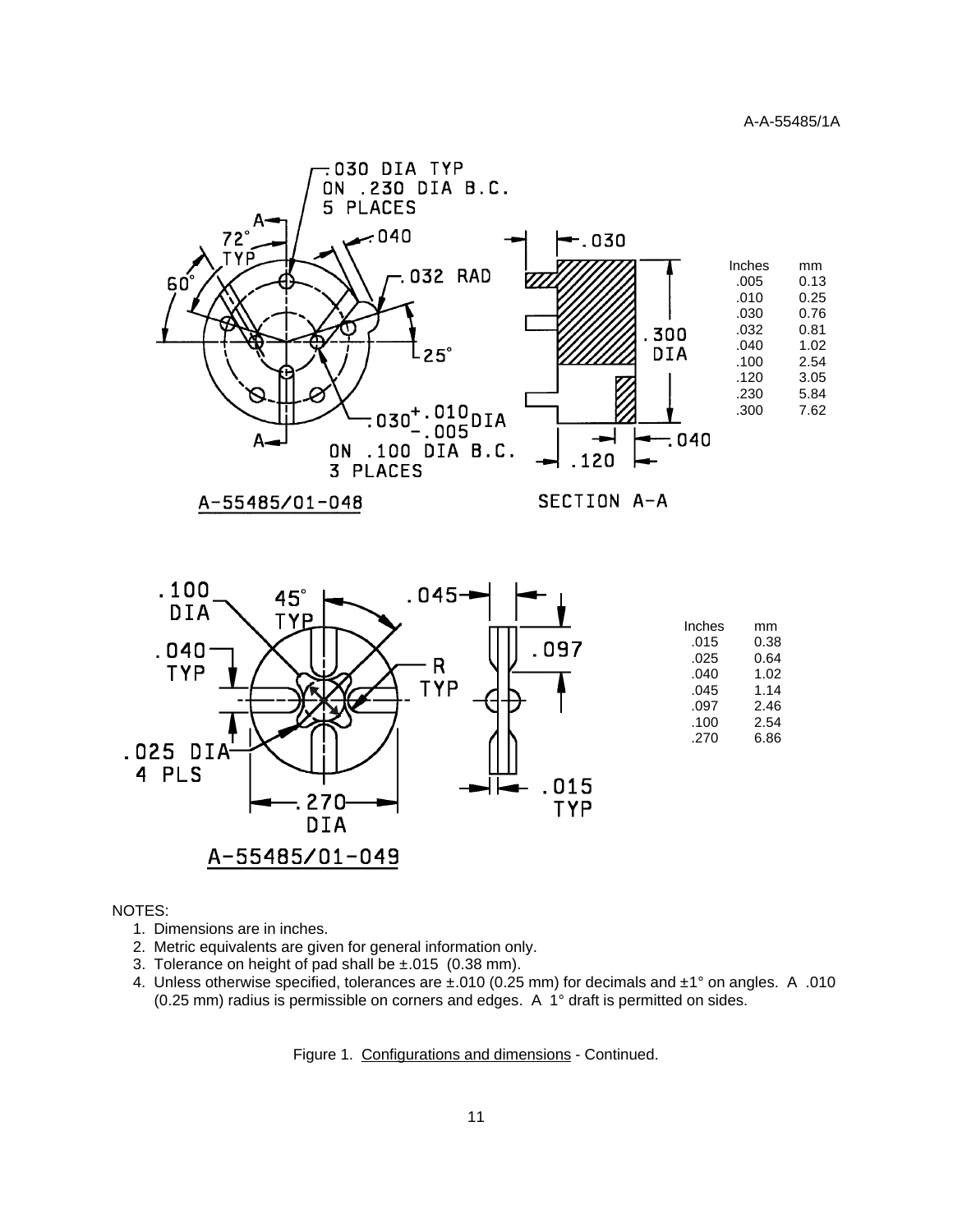A-A-55485/1A

### NOTES.

Commercial products. As part of the market analysis and research effort, this CID was coordinated with the following manufacturers of commercial products. At the time of CID preparation and coordination, these manufacturers were known to have commercial products that would meet the requirements of this CID. (NOTE: This information should not be considered as a list of approved manufacturers or be used to restrict procurement to only the manufacturers shown.)

| <u>MFR's CAGE</u> | MFR's name and address                                                                                                               | <b>MFR's CAGE</b> | MFR's name and address                                                                                                                   |
|-------------------|--------------------------------------------------------------------------------------------------------------------------------------|-------------------|------------------------------------------------------------------------------------------------------------------------------------------|
| OZK84             | Micro-Dimensional Products, Inc.<br>548 North Trooper Road<br>Norristown, PA 19403-4536<br>(610) 630-4658                            | 24227             | Teknational Industries, Inc.<br>391 Gregory Street<br>Rochester, NY 14620<br>(716) 473-6310<br>http://www.teknational.com                |
| 08289             | Delbert Blinn Company, Inc.<br>1678 East Mission Boulevard<br>Pomona, CA 91766-2007<br>(909) 623-1257<br>http://www.delbertblinn.com | 32559             | Bivar, Inc.<br>4 Thomas<br>Irvine, CA 92718-2512<br>(949) 951-8808<br>http://www.bivar.com                                               |
| 13103             | Thermalloy, Inc<br>2021 West Valley View Lane<br>Dallas, TX 75381-0839<br>(214) 243-4321<br>http://www.thermalloy.com                | 53174             | <b>APX Plastics Company</b><br>3407 Dalworth Street<br>Arlington, TX 76011-6815<br>(817) 275-3883<br>http://www.apxplastics.com          |
| 21071             | Globe Plastics, Inc.<br>13477 Twelfth Street<br>Chino, CA 91710-5206<br>(909) 464-1520<br>http://www.globecomposites.com             | 54355             | Accessories for Electronics, Inc.<br>195-Q Central Avenue<br>E. Farmingdale, NY 11735<br>(516) 847-0158<br>http://www.afeaccessories.com |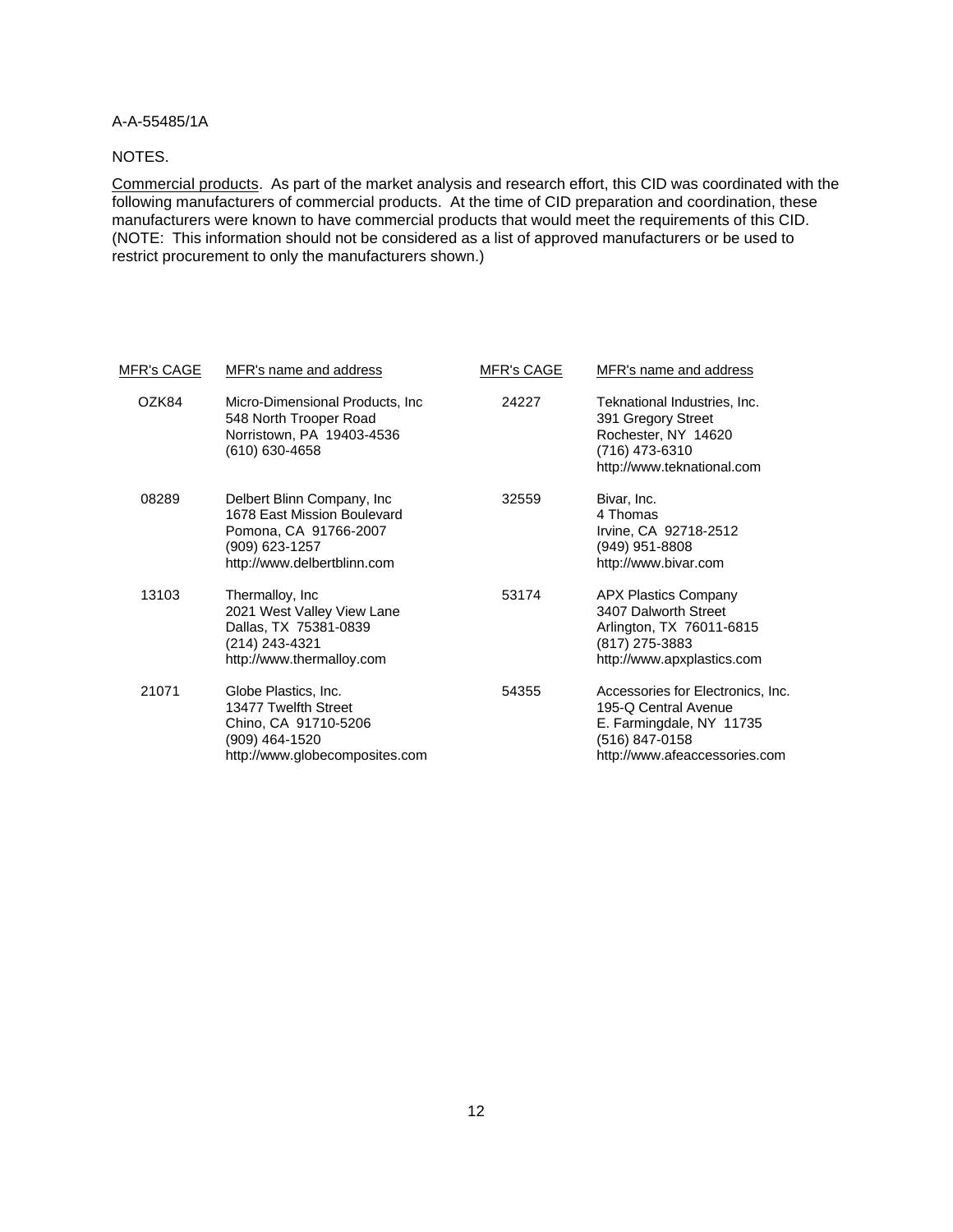٦

Part number (P/N) supersession data. These CID part numbers supersede the following manufacturer's P/N's (table I) and MIL-M-38527/1 P/N's (table II) as shown. This information is being provided to assist in reducing proliferation in the Government inventory system.

| Dash number                   |               |               |               | Manufacturers part number 1/ |               |               |               |               |
|-------------------------------|---------------|---------------|---------------|------------------------------|---------------|---------------|---------------|---------------|
| (see figure 1)<br>A-55485/01- | CAGE<br>OZK84 | CAGE<br>08289 | CAGE<br>13103 | CAGE<br>21071                | CAGE<br>24227 | CAGE<br>32559 | CAGE<br>53174 | CAGE<br>54355 |
| 030N                          | 10167N        |               | 7717-18N      | 10058-1                      | 1018          | 115-100       | AP-002/N      | 965-525N      |
| 030D                          | 10167D        |               | 7717-18D      | 10058-2                      |               |               | AP-002/D      | 965-525D      |
| 031N                          | 10172N        |               | 7717-152N     | 10239-1                      | 1011          | 109-045       | AP-036/B/N    | 965-541N      |
| 031D                          | 10172D        |               | 7717-152D     | 10239-2                      |               |               | AP-036/B/D    | 965-541D      |
| 032N                          | 10239N        |               | 7717-108N     | 10052-1                      |               |               | AP-136/N      | 965-547N      |
| 032D                          | 10239D        |               | 7717-108D     | 10052-2                      |               |               | AP-136/D      | 965-547D      |
| 033N                          | 10216N        |               | 7717-188N     | 10070-1                      | 1029          | 119-096       | AP-286/N      | 965-545N      |
| 033D                          | 10216D        |               |               | 10070-2                      |               |               | AP-286/D      | 965-545D      |
| 034N                          | 10042N        |               | 7717-89N      | 10108-1                      | 1020          | 117-080       | AP-028/N      | 965-527N      |
| 034D                          | 10042D        |               | 7717-89D      | 10108-2                      |               |               | AP-028/D      | 965-527D      |
| 035N                          | 10206N        |               |               | 10160-1                      |               | 116-060       | AP-284/N      | 965-526N      |
| 035D                          | 10206D        |               |               | 10160-2                      |               |               | AP-284/D      | 965-526D      |
| 036N                          | 10045N        |               |               | 10234-1                      | 1027          | 118-055       | AP-065/N      | 965-528N      |
| 036D                          | 10045D        |               |               | 10234-2                      |               |               | AP-065/D      | 965-528D      |
| 037N                          | 10168N        |               |               | 10238-1                      | 1000          | 110-030       | AP-036/A/N    | 965-546N      |
| 037D                          | 10168D        |               |               | 10238-2                      |               |               | AP-036/A/D    | 965-546D      |
| 038N                          | 10304N        | 503-041-N     | 7717-7N       | 10746-1                      |               |               | AP-008/N      | 965-564N      |
| 038D                          | 10304D        | 503-041-D     | 7717-7D       | 10746-2                      |               |               | AP-008/D      | 965-564D      |
| 039N                          | 10234N        |               |               |                              |               |               |               |               |
| 039D                          | 10234D        |               |               |                              |               |               |               |               |
| 040N                          | 10246N        |               | 7717-16N      | 10114-1                      | 1017          | 104-020       | AP-014/N      | 965-524N      |
| 040D                          | 10246D        |               | 7717-16D      | 10114-2                      |               |               | AP-014/D      | 965-524D      |
| 041N                          | 10038N        |               |               | 10020-1                      | 3035          | 521-094       | AP-165/N      | 965-548N      |
| 041D                          | 10038D        |               |               | 10020-2                      |               |               | AP-165/D      | 965-548D      |
| 042N                          | 10117N        |               |               |                              |               |               |               |               |
| 042D                          | 10117D        |               |               |                              |               |               |               |               |
| 043N                          | 10243N        |               |               | 10254-1                      |               |               | AP-144/N      | 965-567N      |
| 043D                          | 10243D        |               |               | 10254-2                      |               |               | AP-144/D      | 965-567D      |
| 044N                          | 10053N        |               |               | 10018-1                      | 1030          | 120-156       | AP-213/N      | 965-838N      |
| 044D                          | 10053D        |               |               | 10018-2                      |               |               | AP-213/D      | 965-838D      |
| 045N                          | 10226N        |               |               | 10550-1                      |               |               | AP-151/N      | 965-531N      |
| 045D                          | 10226D        |               |               | 10550-2                      |               |               | AP-151/D      | 965-531D      |

TABLE I. P/N Supersession data.

See footnote at end of table.

Ī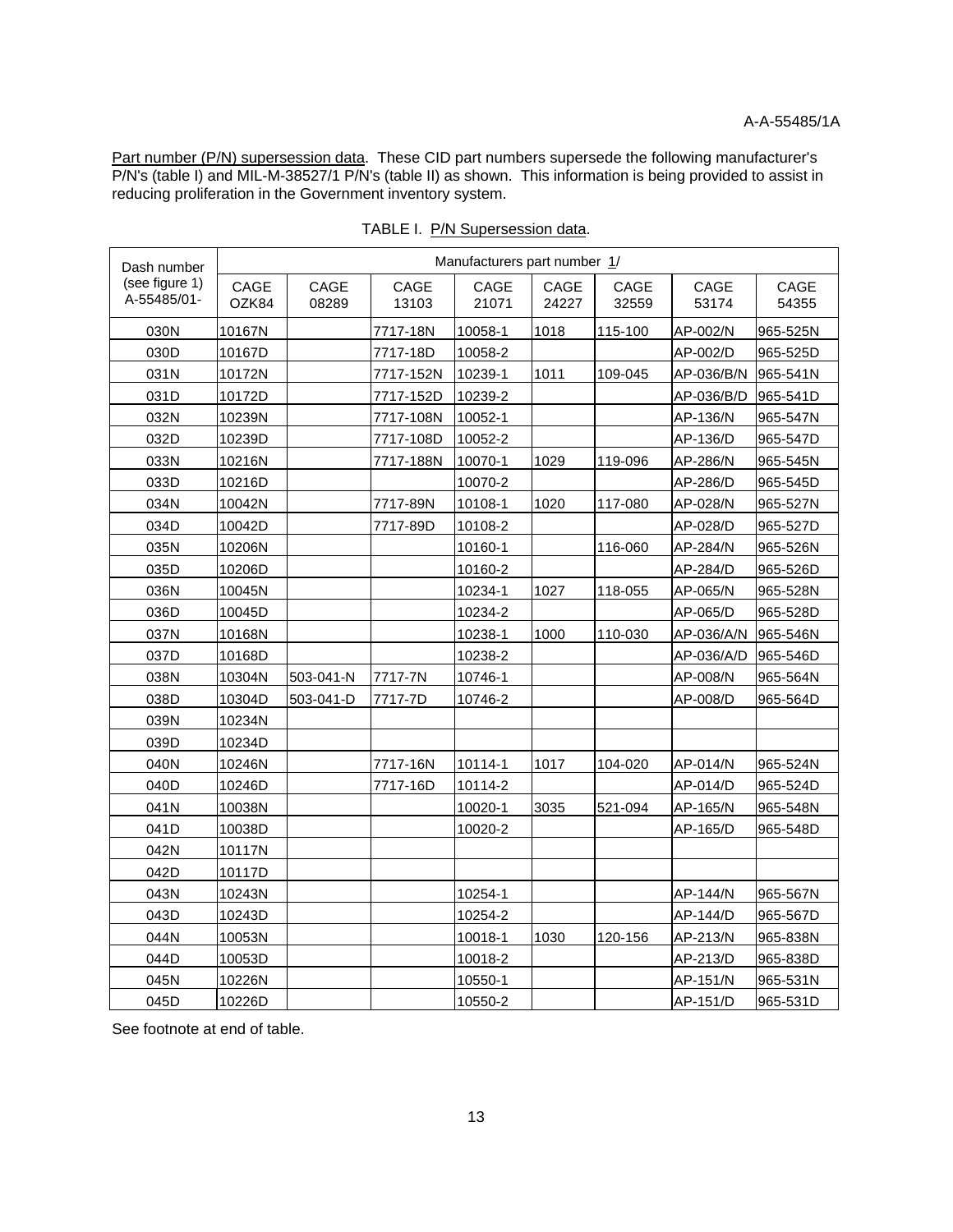## A-A-55485/1A

| Dash number<br>(see figure 1)<br>A-55485/01- | Manufacturers part number 1/ |               |               |               |               |               |                 |               |
|----------------------------------------------|------------------------------|---------------|---------------|---------------|---------------|---------------|-----------------|---------------|
|                                              | CAGE<br>OZK84                | CAGE<br>08289 | CAGE<br>13103 | CAGE<br>21071 | CAGE<br>24227 | CAGE<br>32559 | CAGE<br>53174   | CAGE<br>54355 |
| 046N                                         | 10217N                       |               |               | 10246-1       |               |               | AP-455/N        | 965-597N      |
| 046D                                         | 10217D                       |               |               | 10246-2       |               |               | AP-455/D        | 965-597D      |
| 047N                                         | 10067N                       |               |               | 10038-1       |               |               | <b>AP-162/N</b> | 965-517N      |
| 047D                                         | 10067D                       |               |               | 10038-2       |               |               | <b>AP-162/D</b> | 965-517D      |
| 048N                                         | 10036N                       |               | 7717-115N     |               |               |               | AP-206/N        | 965-622N      |
| 048D                                         | 10036D                       |               |               |               |               |               | AP-206/D        |               |
| 049N                                         | 10190N                       |               |               | 10236-1       | 1001          | 106-045       | <b>AP-237/N</b> | 965-625N      |
| 049D                                         | 10190D                       |               |               | 10236-2       |               |               | AP-237/D        | 965-625D      |

# TABLE I. P/N supersession data - continued.

1/ The manufacturer's P/N shall not be used for procurement to the requirements of this CID. At the time of preparation of this CID, the aforementioned commercial products were reviewed and could be replaced by the CID PIN shown. For actual part marking requirements see the marking paragraph.

| Superseded part number | Replacement CID Part number |
|------------------------|-----------------------------|
| M38527/01 -            | A-55485/01 -                |
| 030                    | 030                         |
| 031                    | 031                         |
| 032                    | 032                         |
| 033                    | 033                         |
| 034                    | 034                         |
| 035                    | 035                         |
| 036                    | 036                         |
| 037                    | 037                         |
| 038                    | 038                         |
| 039                    | 039                         |
| 040                    | 040                         |
| 041                    | 041                         |
| 042                    | 042                         |
| 043                    | 043                         |
| 044                    | 044                         |
| 045                    | 045                         |
| 046                    | 046                         |
| 047                    | 047                         |
| 048                    | 048                         |
| 049                    | 049                         |

|  |  | TABLE II. MIL-M-38527/1 P/N supersession data. 1/ |  |
|--|--|---------------------------------------------------|--|
|--|--|---------------------------------------------------|--|

1/ Complete PIN shall include a suffix letter to denote material.